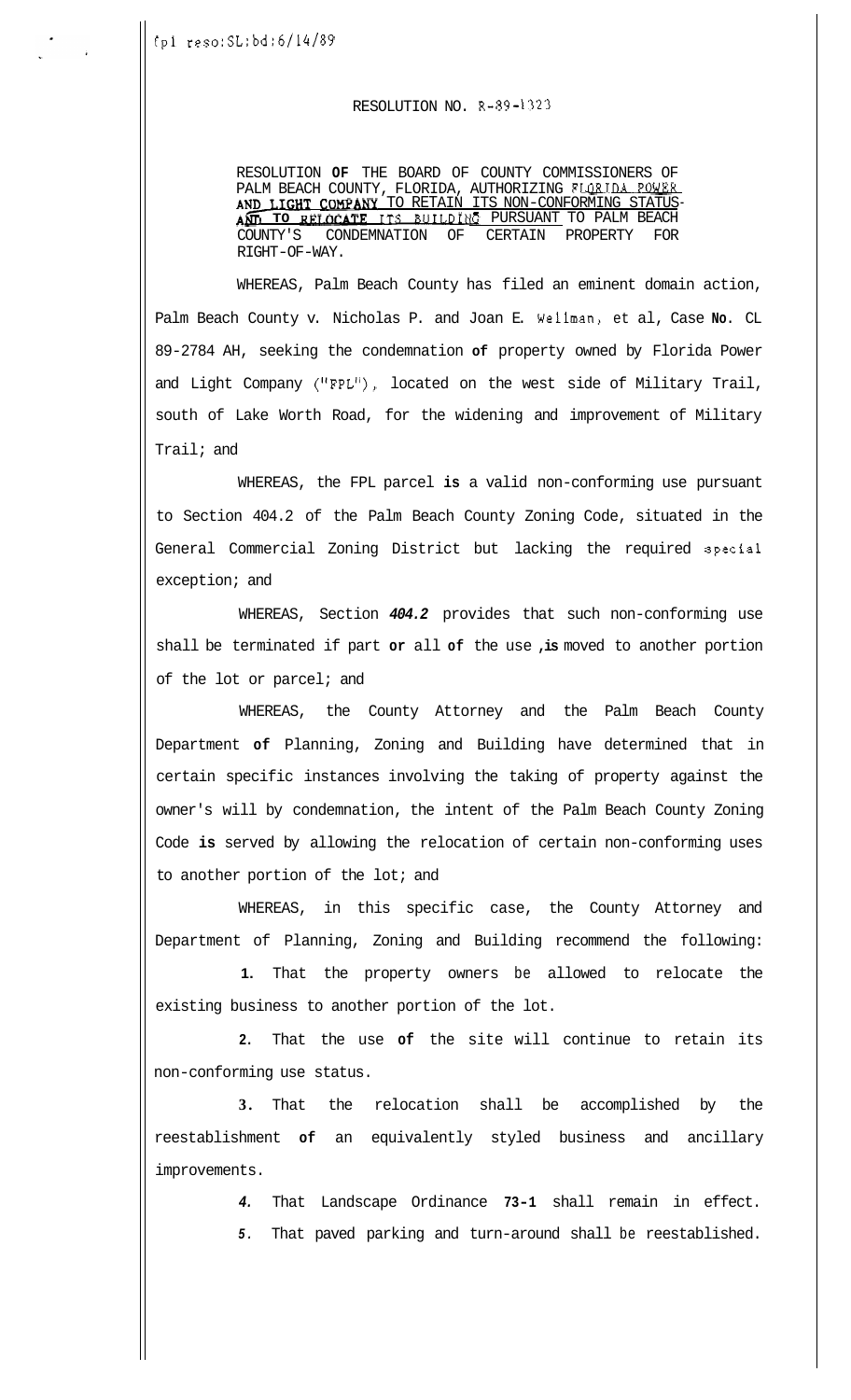~pl reso:SL:bd:6/14/89

6. That there shall be no backout onto Military Trail and a turn around shall be provided.

**7.** That safe site corners and safe access shall be provided onto Military Trail.

8. That the County shall reestablish necessary water and sewer services to the premises.

9. That any applicable road impact fees and building permit fees shall be waived.

**10.** That the relocated building shall meet the minimum setback requirements of the district.

11. That a 4 foot hedge, planted 36 inches on center, shall be installed and shall be maintained at a minimum height of 8 feet along the rear and side property lines and 6 feet along the front property line.

12. That the **6** foot hedge, which shall be planted along the front property line, shall not be planted along that portion of said property line where the presence of the hedge would interfere with the use and operation of three swinging gates, each of which is 20 feet in width; that at these locations the hedge shall be planted within the right-of-way, subject to the approval of the County Engineer. In the event that landscaping may not be planted in the right-of-way, then FP&L shall construct an opaque fence.

**13.** That the gates shall be constructed and maintained to obstruct the view of the equipment situated in the enclosed area behind them, which shall be accomplished through the use of blinds or screening of a neutral or subdued color incorporated into the gate fencing.

14. That the structure to be relocated shall be subject to all applicable construction/fire ordinances and all applicable permitting/inspection procedures.

NOW, THEREFORE, BE IT RESOLVED BY THE BOARD OF COUNTY COMMISSIONERS OF PALM BEACH COUNTY, FLORIDA, **THAT:** 

1. This Board adopts and ratifies those matters as set forth in the foregoing recitals.

**2.** The County Engineer, County Attorney and Department of Planning, Zoning and Building are authorized to testify at the trial of this matter to bind the County to the foregoing and to any specific actions necessary to implement the intent **of** reestablishing the business